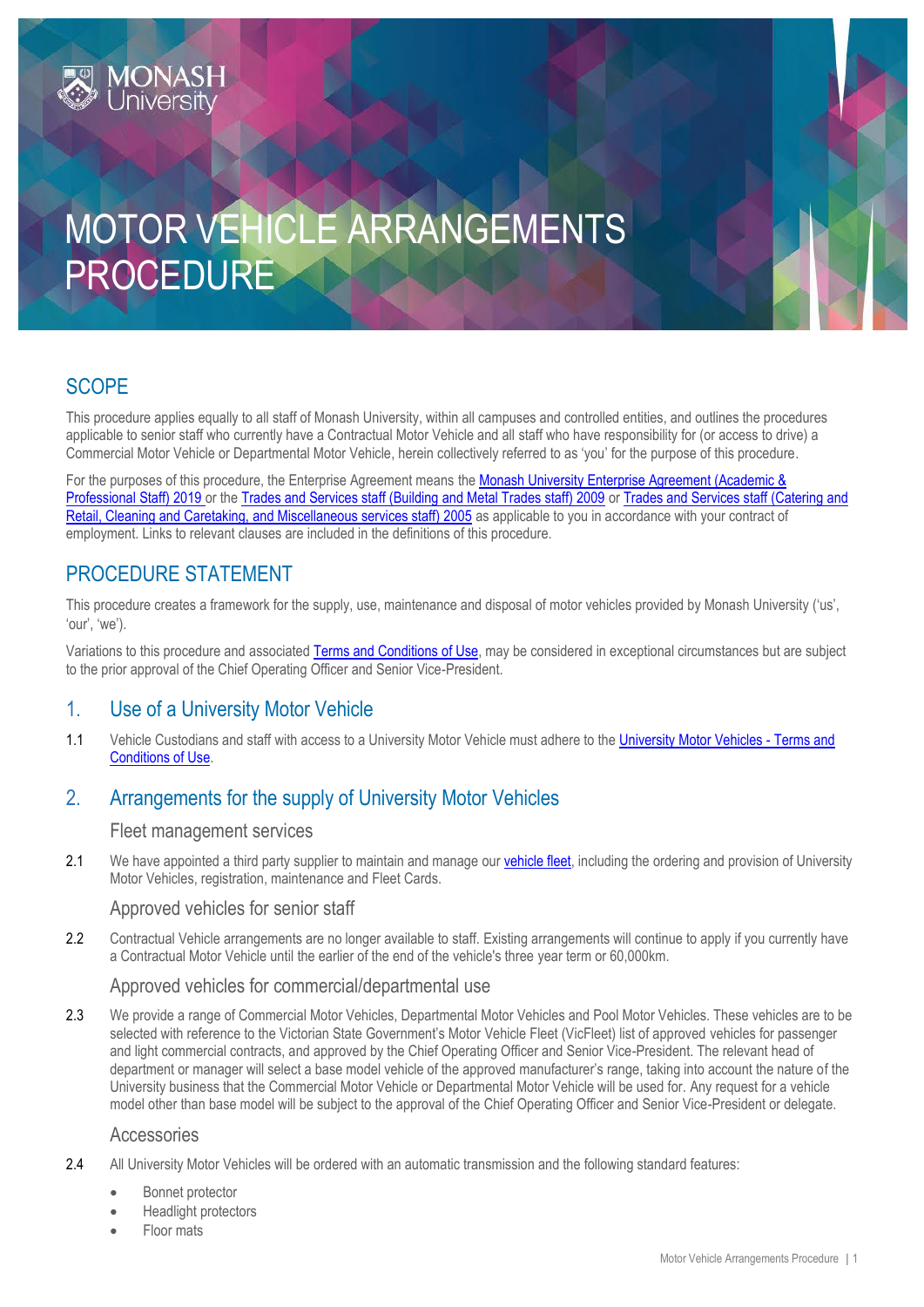- Front and rear mud flaps
- Dual airbags
- Curtain airbags
- Electronic stability control
- Cargo barrier (where a station wagon is requested)
- Air conditioning
- Bluetooth capability
- ABS brakes
- Cruise Control
- Rear parking sensors
- Tow bar (if requested)
- A decal (University logo) will be fitted to all Commercial and Departmental Motor Vehicles
- Cargo blind (where a station wagon is requested)
- Cargo shelf (if cargo blind is unavailable)
- Cargo liner (where a station wagon is requested)
- 2.5 Additional accessories may be requested for Departmental Motor Vehicles or Commercial Motor Vehicles, with the prior approval of the relevant head of department or manager. Any request is subject to approval by the Chief Operating Officer and Senior Vice-President or delegate.

#### Fleet card

2.6 If you are a [Vehicle Custodian,](#page-4-0) you will be provided with a Fleet Card for all fuel purchases, servicing transactions, car wash transactions and for purchasing supplies relevant to reasonable maintenance of the University Motor Vehicle (oil, carwash products, tyres, windscreen wiper blades, etc.). More information is available at the following link: [Fleet Card.](http://www.intranet.monash/finance/our-services/vehicle-fleet)

#### **Insurance**

- 2.7 All University Motor Vehicles are covered by our comprehensive insurance policy. Subject to the terms of this Motor Vehicle Procedure, insurance costs and excess payments will be met by us and will be arranged by the Insurance work unit within our Financial Resources Management Division. More information is available at the following link: [Insurance.](http://www.intranet.monash/finance/our-services/insurance)
- 2.8 We do not accept any liability for personal property left in a University Motor Vehicle. Our insurance policy does not extend to cover personal property stored in a University Motor Vehicle in the event of theft. In the event of theft of a University Motor Vehicle, you must report the theft to our fleet management provider and the police as soon as possible.

## Accident management

2.9 An accident management procedure is contained in the glove box of all University Motor Vehicles on delivery. Drivers are required to refer to this procedure and follow the necessary protocols in the event of an accident. Repair costs will be charged to the relevant school or department. More information is available at the following link: [Accident Management.](http://www.intranet.monash/finance/our-services/vehicle-fleet/accident)

## Roadside assistance

2.10 All University Motor Vehicles are covered by a roadside assistance arrangement provided by our fleet management provider. More information is available at the following link: [Roadside Assistance.](http://www.intranet.monash/finance/our-services/vehicle-fleet/roadside)

### Citylink and Eastlink Transponders (eTags)

- 2.11 If you are a Vehicle Custodian and you intend on driving on a tolled road or freeway, it is necessary for you to fit a privately owned Citylink or Eastlink transponder to your Contractual Motor Vehicle or obtain an appropriate tollway access pass. Please refer to Section 7 – Citylink and Eastlink Transponders (eTags) of the [Terms and Conditions of Use](http://www.monash.edu/policy-bank/hr/remuneration/motor/terms) document for more information.
- 2.12 Departmental Motor Vehicles may be fitted with an eTag at the request of the Department. eTags are fitted in all Pool Motor Vehicles.

# 3. Vehicle changeover information

### Expected replacement date

- 3.1 With effect from 1 April 2017, we no longer provide replacement Contractual Motor Vehicles.
- 3.2 Departmental and Commercial Motor Vehicles are to be replaced at the earlier of four years or 80,000 kilometres, unless specifically negotiated otherwise with the Chief Operating Officer and Senior Vice-President or delegate.
- 3.3 If you are a Vehicle Custodian, you are expected to place an order for a replacement vehicle approximately eight weeks prior to the expected replacement date. We reserve the right to request that you retain your University Motor Vehicle beyond the expected replacement date.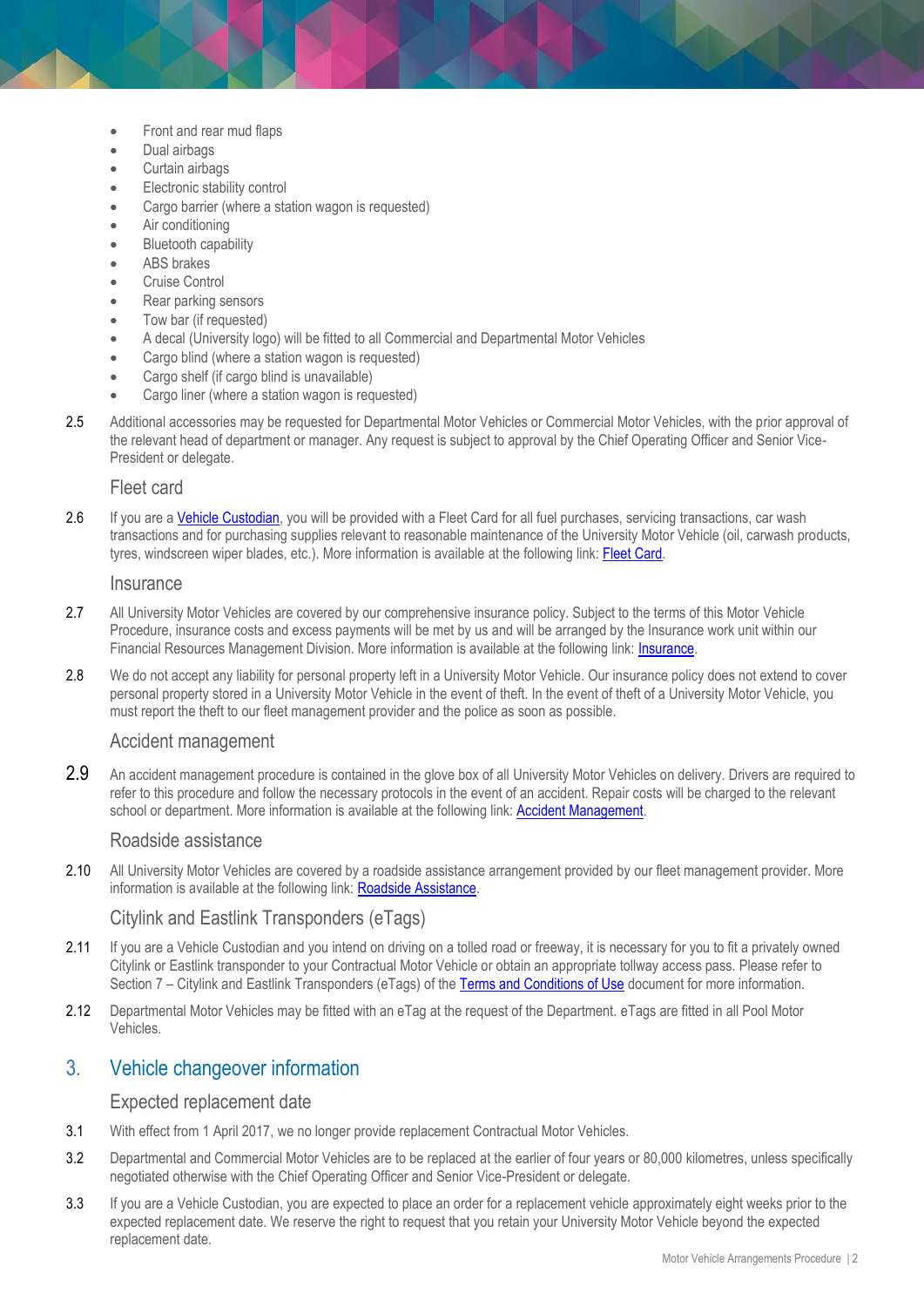# Early return

3.4 In certain circumstances, you may elect to return your Contractual Motor Vehicle to us prior to the approved changeover date as outlined above, if the vehicle is no longer required. You will not be permitted to take up another Contractual Motor Vehicle after the return of your Contractual Motor Vehicle.

## Return condition

3.5 We use an independent auction house to arrange the disposal of University Motor Vehicles. You are reminded that at all times vehicles must be maintained in a clean, safe and roadworthy condition, and must be returned to us in the best possible condition for disposal. If you are a Vehicle Custodian, you are responsible for ensuring that the vehicle is thoroughly cleaned and that any necessary repairs or maintenance are complete prior to the return date.

## Vehicle purchases

3.6 If you are a Vehicle Custodian, you have an opportunity to purchase your Contractual Motor Vehicle at the time of return. This process is managed through an independent auction house. More information is available at the following link: [Purchasing Options.](http://www.intranet.monash/finance/our-services/vehicle-fleet/leasing/purchasing-options)

# 4. Employment arrangements affecting Contractual Motor Vehicles

## Paid Leave at a full time rate

4.1 If you are a Vehicle Custodian, during any period of leave, whilst you are receiving payment at a full time rate, there is no change to your current Contractual Motor Vehicle arrangements.

# Paid Leave at a rate less than full time

- 4.2 In the event that you are a Vehicle Custodian and you are on a leave arrangement involving payment at a rate less than full time (such as long service leave at 50% pay, or maternity leave at 60% pay). you will be required to salary sacrifice the full usage value of your selected vehicle.
- 4.3 If you are in this category, you may alternatively elect to return your Contractual Motor Vehicle to us for disposal. Please refer to the information above regarding the early return of Contractual Motor Vehicles.

### Unpaid leave

4.4 In the event you are a Vehicle Custodian and you commence a period of any form of leave without pay, you are required to return the Contractual Motor Vehicle to us for the duration of the period of leave without pay.

# Appointment at a fraction less than full-time

- 4.5 In the event that you are a Vehicle Custodian who is appointed at a fraction less than full time, or you reduce your existing fraction to less than full time, you will be required to salary sacrifice the full usage value of your selected motor vehicle.
- 4.6 If you are in this category, you may alternatively elect to return your Contractual Motor Vehicle to us for disposal. Please refer to the information above regarding the early return of Contractual Motor Vehicles.

# 5. Related information

# Change in terminology

5.1 References to the "Motor Vehicle Policy" as in force and varied from time to time in Contracts of Employment are taken to include these Procedures and the related [Terms and Conditions of Use.](http://www.monash.edu/policy-bank/hr/remuneration/motor/terms)

# Regulatory fees, charges, levies and FBT Information

- 5.2 FBT information related to University Motor Vehicles can be accessed via the following link: [FBT Information.](http://www.intranet.monash/finance/our-services/taxation/fbt)
- 5.3 Should future legislative or regulatory changes result in increased fees, levies, taxes or costs (including FBT) on Contractual Motor Vehicles, any increased costs resulting from such changes will be required to be met by you, and we may deduct such amounts from your remuneration if required. We do not provide additional compensation in the event of additional costs incurred by you.
- 5.4 FBT incurred as a result of use of a Departmental or Pool Motor Vehicle will be charged to the relevant school or department.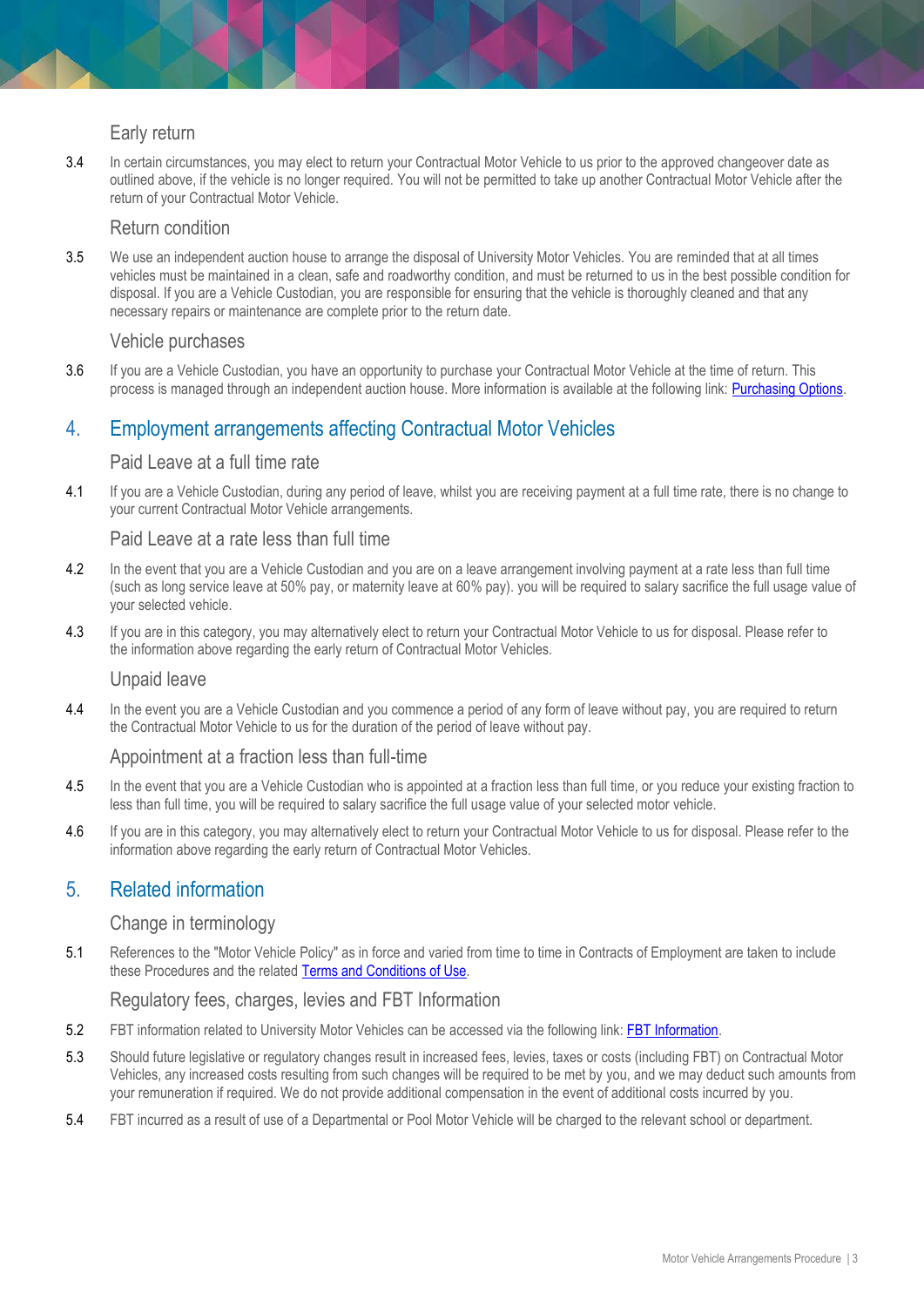# Cash reimbursement procedure – University Vehicles

5.5 In exceptional circumstances, where purchases for University vehicles are made by you using your own funds, we may reimburse you provided that the expenses are reasonable and related directly to the University Motor Vehicle, and a receipt and/or any other additional evidence of the expenses as may be reasonably required by us are provided. Please refer to our [Reimbursements Policy.](http://policy.monash.edu.au/policy-bank/management/finance/reimbursements-policy.html)

# Private use of Departmental or Commercial Motor Vehicles

5.6 In exceptional circumstances, with the prior approval of the Chief Operating Officer and Senior Vice-President or delegate, a Commercial or Departmental Motor Vehicle may be made available on a once-off basis for private use. The driver will be responsible for all costs or tollway charges resulting from private use of a Commercial or Departmental vehicle, and an FBT liability will arise.

### Private vehicles

- 5.7 You are encouraged to access a [pool vehicle](http://www.intranet.monash/finance/our-services/pvhs) rather than use your private vehicle for University business.
- 5.8 Should you use your own vehicle for University business, you **must** obtain prior approval from your head of organisation unit.
- 5.9 We accept no liability whatsoever that may arise from the use of a private vehicle on University business. It is the responsibility of the vehicle owner to ensure that the private motor vehicle is comprehensively insured.
- 5.10 The supervisor will approve/reject reimbursements for private vehicle use as delegated by the Head of Unit in accordance with the HR Authorities and Delegations Register.

*Note*: Further information for reimbursements refer to the relevant enterprise agreement.

### Failure to comply

5.11 To the extent that these Procedures or the University Motor Vehicles – [Terms and Conditions of Use](http://www.monash.edu/policy-bank/hr/remuneration/motor/terms) require University staff to do or refrain from doing an act, it constitutes a direction from us. A refusal or failure to comply with these Procedures or the [University](http://www.monash.edu/policy-bank/hr/remuneration/motor/terms)  Motor Vehicles – [Terms and Conditions of Use,](http://www.monash.edu/policy-bank/hr/remuneration/motor/terms) may result in your access to a motor vehicle being removed at the discretion of the University and/or disciplinary action being imposed.

#### **Responsibilities**

- 5.12 The Corporate Finance Division is responsible for the administration of University Motor Vehicles allocated for commercial, departmental or pool vehicle services use. The use of all vehicles within these categories is subject to the Motor Vehicle Procedures and associated [Terms and Conditions of Use.](http://www.monash.edu/policy-bank/hr/remuneration/motor/terms)
- 5.13 Monash HR is responsible for the administration of University Motor Vehicles allocated for use by senior staff in accordance with contractual or policy entitlements. The use of all vehicles within this category is subject to the Motor Vehicle Procedures and associated [Terms and Conditions of Use.](http://www.monash.edu/policy-bank/hr/remuneration/motor/terms)

# 6. Breach of procedure

6.1 We treat any breach of our policies or procedures seriously. We encourage reporting of concerns about non-compliance and manage compliance in accordance with the applicable Enterprise Agreement or contract terms.

# **DEFINITIONS**

| <b>Business travel</b>            | Travel between Monash University campuses and controlled entities for business purposes;<br>$\bullet$<br>Travel between a Monash University campus and another location (other than the employee's<br>$\bullet$<br>home residence) for business purposes; and<br>Travel between an employee's home residence and a business destination, provided that it is less<br>$\bullet$<br>distance to either commence or cease that business travel at the employee's home residence<br>rather than the employee's primary place of employment (ordinarily a Monash University campus). |
|-----------------------------------|---------------------------------------------------------------------------------------------------------------------------------------------------------------------------------------------------------------------------------------------------------------------------------------------------------------------------------------------------------------------------------------------------------------------------------------------------------------------------------------------------------------------------------------------------------------------------------|
| <b>Commercial Motor Vehicle</b>   | A vehicle that is essential for the undertaking of duties and responsibilities associated with the operation<br>of the University and are not subject to Fringe Benefits Tax (FBT). These vehicles are the responsibility<br>of the respective cost and fund centre and are allocated for a purpose rather than to an individual.<br>Commercial Motor Vehicles are available exclusively for Business Travel and are not available for<br>private use. Further, these vehicles are only available for use by approved staff and are only provided<br>on an as needs basis.      |
| <b>Contractual Motor Vehicle:</b> | A vehicle provided to the employee by the University, for both business and private use, and is provided<br>in accordance with a written contract of employment or a written policy based entitlement.                                                                                                                                                                                                                                                                                                                                                                          |